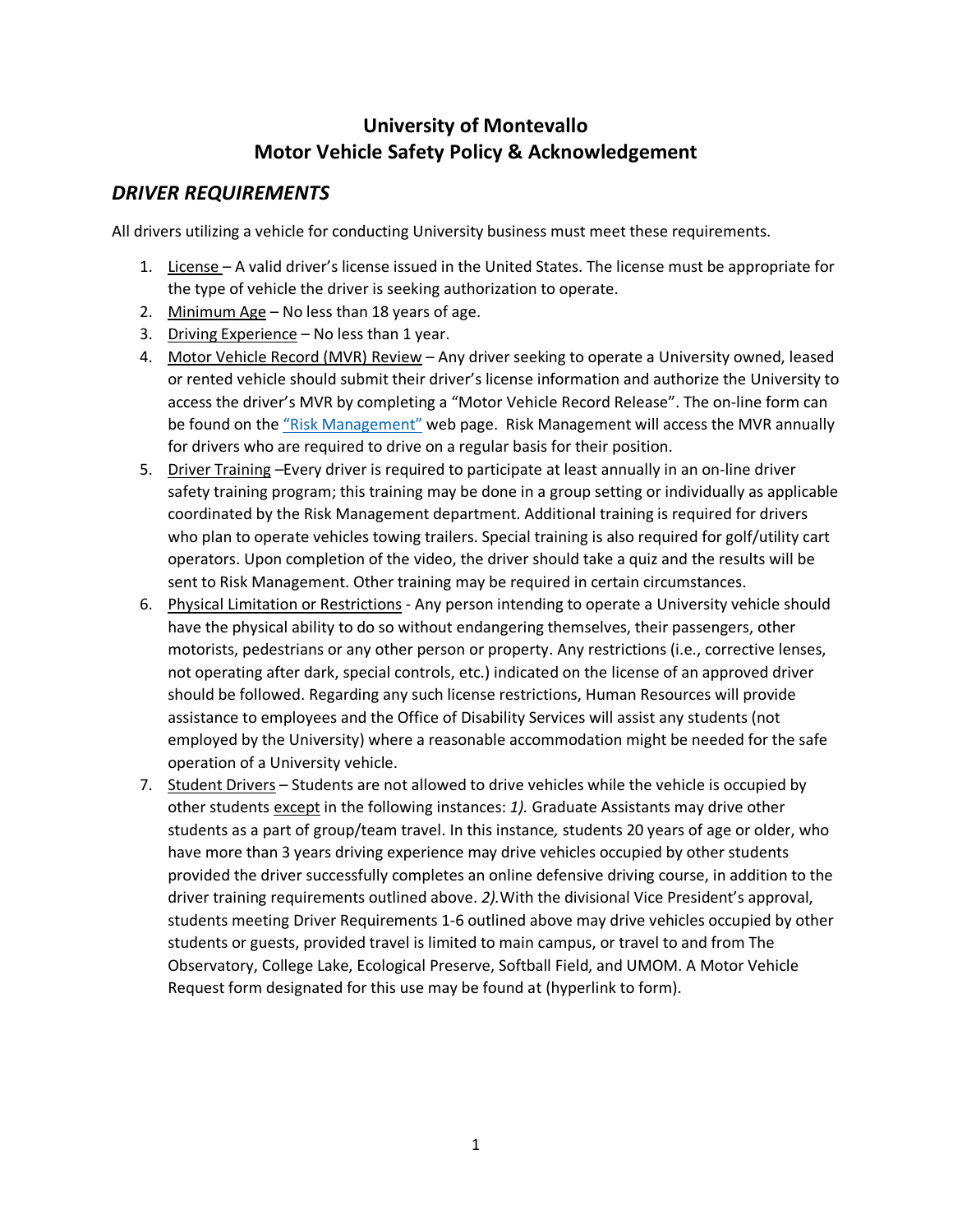## *DRIVER'S RESPONSIBILITIES*

- 1. All drivers are expected to practice safe driving methods, as would be expected of any lawful driver, when driving any vehicle for University business.
- 2. Vehicle Inspection and Condition The driver should confirm the critical equipment and operation features (i.e., engine, transmission, steering, defroster, brakes, tires, mirrors, lights, signals, wipers, horn, etc.) are functioning properly before every trip. If you are uncertain how to check critical equipment, Auto Services will provide a pre-trip inspection.
- 3. Traffic and Parking Violations Drivers are responsible for all fines, penalties, legal fees, or other costs resulting from a citation or traffic/parking violation issued while operating a University owned, leased, or rented vehicle.
- 4. Attention on Driving A driver should not engage in any activity that would distract from the safe operation of the vehicle.
- 5. Cell/Smartphone or Communication Device Use Cellular telephones or other wireless telecommunication devices (i.e. text message devices, PDAs, smartphones, tablets, voiceactivated devices, etc.) may not be used by the driver while the vehicle is in motion. *The driver should rely on a passenger to use such devices or pull off the road to a safe location.*
- 6. GPS Units GPS units are allowed in University vehicles to assist the driver in navigating a suitable route and locating destinations. However, the driver should remain focused on driving and not allow the GPS unit to be a distraction from the safe operation of the vehicle.
- 7. Audio Equipment Wearing audio equipment headsets/ear plugs while operating a vehicle is not allowed. The volume level of vehicle or other audio equipment should be kept at a level that allows the driver to hear horns, sirens, and other noise-making devices from emergency and other vehicles.
- 8. Alcohol or Substance Use Alcoholic beverages may not be consumed by the driver or passengers while in a University vehicle. No driver may operate a University vehicle or any other vehicle for university business while under the influence of any substance, such as drugs or alcohol.
- 9. Driver/Passenger Safety All occupants should be seated and secured with seat belts. Drivers should not allow a passenger to ride in the bed or cargo area of the vehicle, sit on the tailgate or sides of a truck/utility bed, or allow passengers to extend their arms or legs beyond the vehicle while it is moving. Passengers may not ride in a trailer while it is being towed.
- 10. Smoking and Tobacco Products Smoking and the use of smokeless tobacco products are not allowed in University vehicles.

The University of Montevallo is concerned about the safety and well-being of its employees. This is so important that violations of the policy will be considered serious and may result in the imposition of discipline up to and including termination. Attached is a Statement of Acknowledgement that says you have read and fully understand the University of Montevallo's policy. Please sign it and return it to HR/Risk Management at hr@montevallo.edu. If you have any questions about this policy please contact HR/Risk Management at hr@montevallo.edu or 205-665-6055.